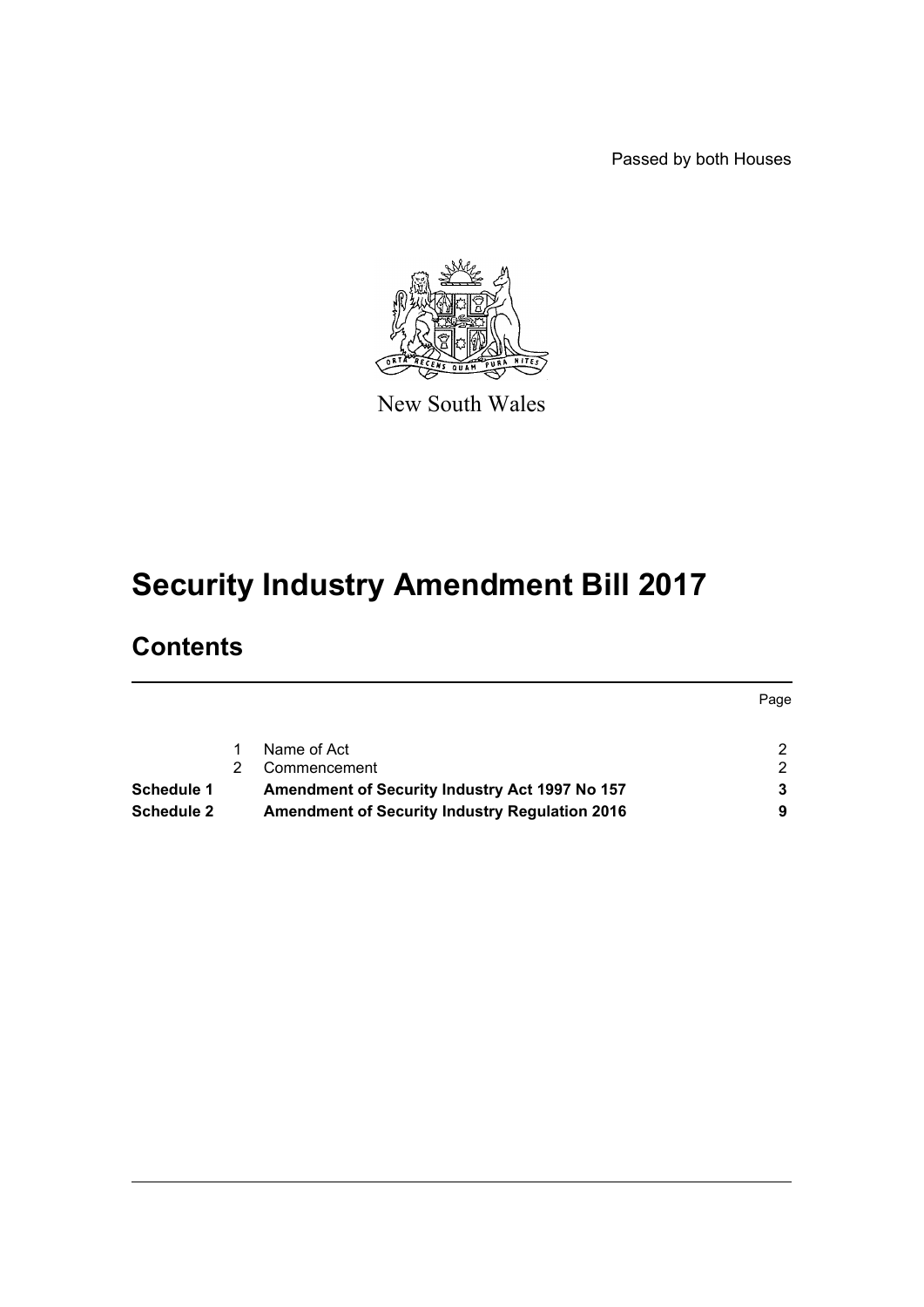*I certify that this public bill, which originated in the Legislative Assembly, has finally passed the Legislative Council and the Legislative Assembly of New South Wales.*

> *Clerk of the Legislative Assembly. Legislative Assembly, Sydney,* , 2017



New South Wales

# **Security Industry Amendment Bill 2017**

Act No , 2017

An Act to amend the *Security Industry Act 1997* to make further provision in relation to the licensing and regulation of persons in the security industry; and for other purposes.

*I have examined this bill and find it to correspond in all respects with the bill as finally passed by both Houses.*

*Assistant Speaker of the Legislative Assembly.*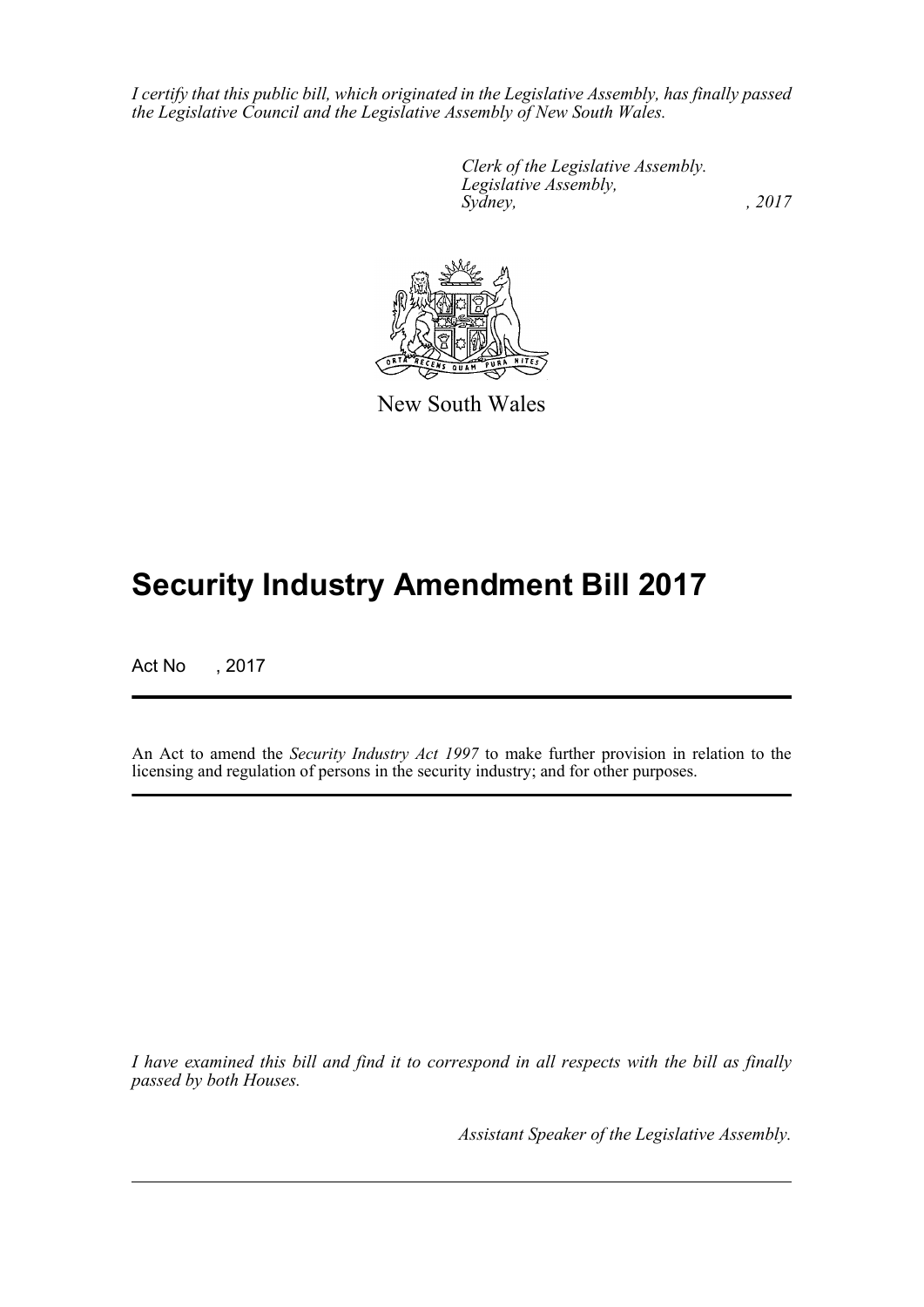# <span id="page-2-0"></span>**The Legislature of New South Wales enacts:**

# **1 Name of Act**

This Act is the *Security Industry Amendment Act 2017*.

# <span id="page-2-1"></span>**2 Commencement**

This Act commences on the date of assent to this Act.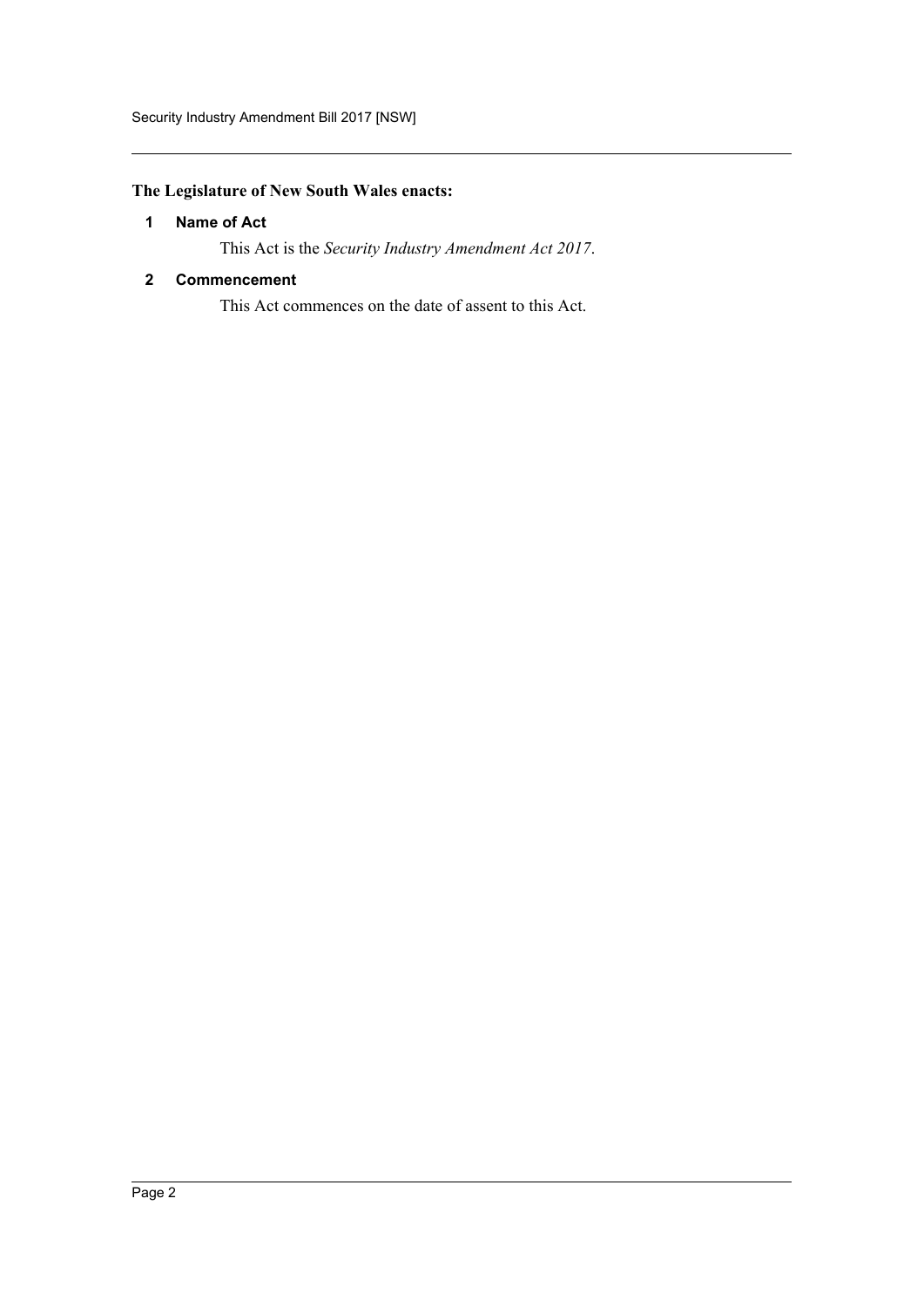# <span id="page-3-0"></span>**Schedule 1 Amendment of Security Industry Act 1997 No 157**

# **[1] Sections 6 (2B) and 12 (3)**

Insert ", assessment" after "training" wherever occurring.

# **[2] Section 15 Restrictions on granting licence—general suitability criteria**

Omit "requisite training, assessment and instruction" from section 15 (1) (d).

Insert instead "training, assessment and instruction that is approved".

# **[3] Section 15 (2)–(2B)**

Omit the subsections.

# **[4] Section 15 (6)**

Insert "or whether the grant of the licence would be contrary to the public interest" after "the applicant" where firstly occurring.

# **[5] Section 17 Renewal of licence**

Omit "may refuse" from section 17 (4). Insert instead "must refuse".

# **[6] Section 17 (7)**

Omit "any requisite training, assessment or instruction".

Insert instead "such approved training, assessment and instruction as may be".

# **[7] Section 17 (8)**

Omit the subsection.

# **[8] Section 18 Investigation of licence and renewal applications**

Omit section 18 (7) (b). Insert instead:

(b) a Public Service employee,

# **[9] Sections 21A (1) and 23E**

Insert "approved" before "training" wherever occurring.

#### **[10] Section 23 Special conditions—master licences**

Insert at the end of the section:

(2) It is a condition of every master licence that the master licensee must not provide persons to carry on a security activity with a dog except with the approval of the Commissioner.

# **[11] Section 23D Special conditions—dog handling security services**

Omit the section.

**[12] Section 23F Special conditions—class 1A, 1B, 1C, 1E or 1F licensee not to use dog** Omit the section.

# **[13] Section 25 Suspension of licence**

Omit section 25 (1). Insert instead:

(1) The Commissioner may, if satisfied that there may be grounds for revoking a licence, suspend the licence, by notice served on the licensee, for a period of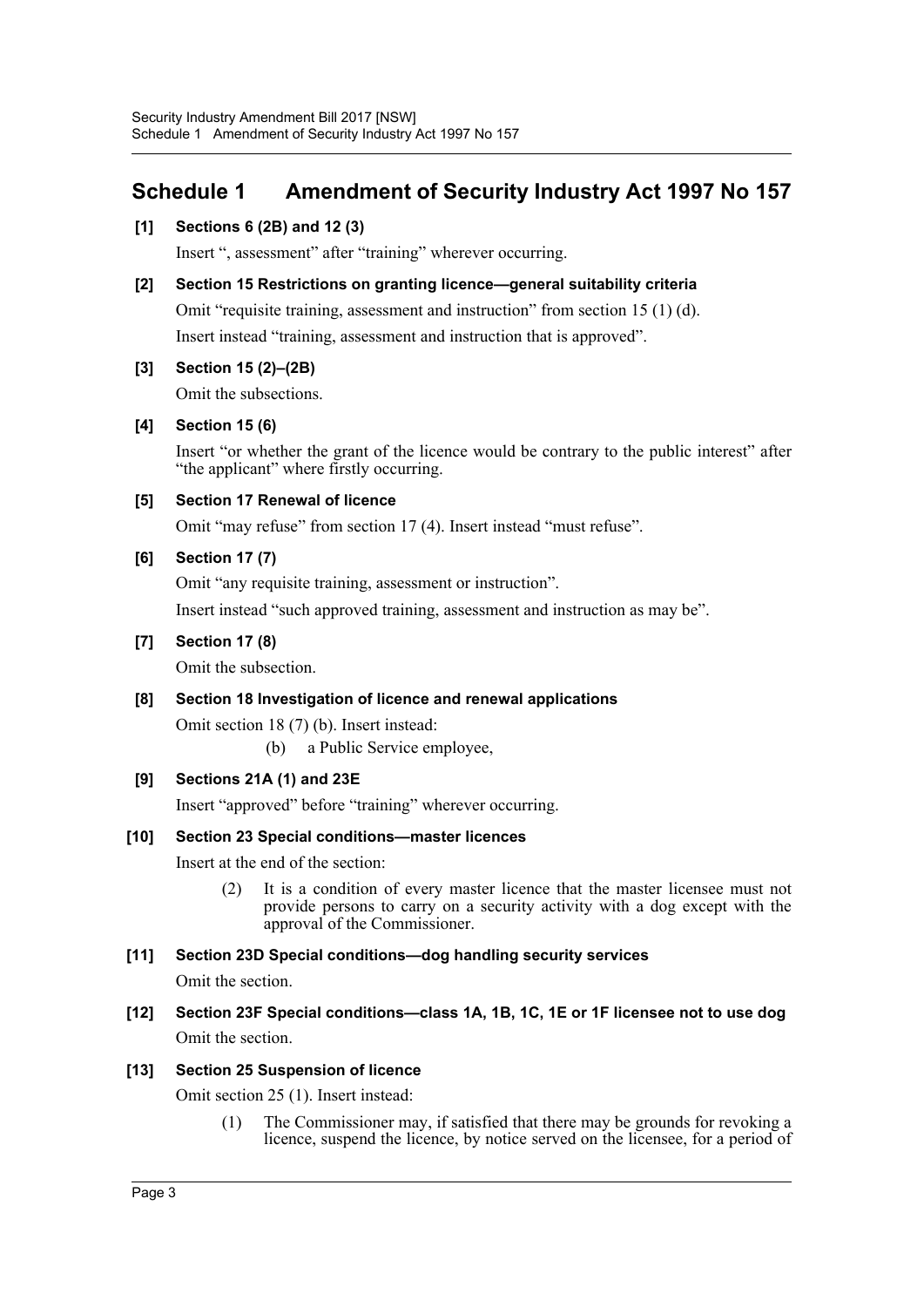not more than 60 days specified in the notice, commencing on service of the notice.

- (1A) The notice is:
	- (a) to state that the licence is suspended and the reasons for suspending it, and
	- (b) to request that the licensee provide the Commissioner with reasons why the licence should not be revoked.
- (1B) The Commissioner is not required to give a licensee an opportunity to be heard before suspending the licence under this section.
- (1C) The Commissioner may, by further notice served on a licensee during the period in which the licence is suspended under this section, extend the period of suspension of the licence for a further period of not more than  $60$  days specified in the notice.

# **[14] Section 26 Revocation of licence**

Omit "For the purpose of determining whether a licence should be revoked under subsection  $(1A)$ <sup>"</sup> from section 26 (5).

Insert instead "For the purposes of subsection (1A)".

# **[15] Section 27A**

Insert after section 27:

#### **27A Provision of approved training, assessment and instruction**

- (1) The Commissioner may approve persons or organisations to provide, for the purposes of sections  $15(1)\hat{d}$ ,  $17(7)$ ,  $21A$  and  $23E$ , training, assessment and instruction that is of a kind approved, and to a standard required, by the Commissioner.
- (2) The approval of any such person or organisation by the Commissioner:
	- (a) is subject to such conditions with respect to the provision of training, assessment and instruction by the person or organisation as may be imposed by the Commissioner, and
	- (b) may be suspended or revoked at any time by the Commissioner.
- (3) A person or organisation approved by the Commissioner under this section must comply with any conditions imposed by the Commissioner under subsection (2).

Maximum penalty:

- (a) in the case of a corporation—100 penalty units, or
- (b) in the case of an individual—50 penalty units.

#### **[16] Section 29 Right to seek administrative review from Civil and Administrative Tribunal**

Omit "any decision to refuse to grant a licence, to renew a licence or to revoke a licence that was made on the ground of the applicant not being a fit and proper person" from section 29 (3).

Insert instead "a decision referred to in subsection (1)".

#### **[17] Section 29 (3) (a)**

Omit "referred to in section 15 (6), 17 (5) or 26 (5)".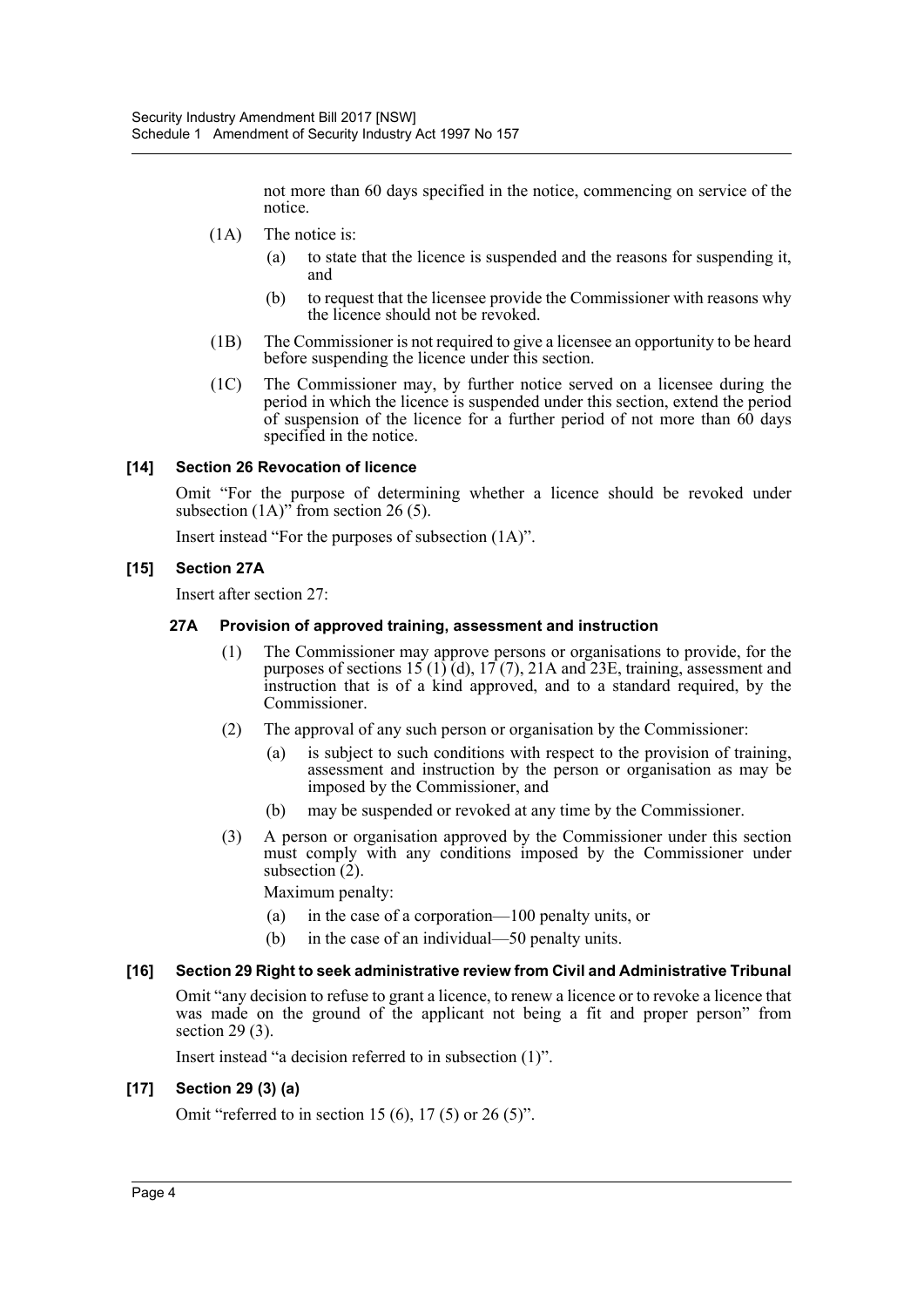# **[18] Section 29 (4) and (5)**

Insert after section 29 (3) (following the note):

- (4) If the Tribunal considers that information contained in a criminal intelligence report or comprising other criminal information has not been properly identified as such, the Tribunal must ask the Commissioner whether the Commissioner wishes to withdraw the information from consideration by the Tribunal in its determination of an application.
- (5) Information that is withdrawn by the Commissioner must not be:
	- (a) disclosed to any person, or
	- (b) taken into consideration by the Tribunal in determining an application.

# **[19] Section 33 Misrepresentation and related offences**

Insert ", records" after "information" in section 33 (2) (b).

**[20] Section 39L Obstruction etc**

Omit section 39L (2).

**[21] Section 39Q Power of enforcement officers to require answers and record evidence** Omit "if attendance at that place is reasonably required in order that the questions can be properly put and answered" from section  $39Q(3)$ .

#### **[22] Section 39Q (4)**

Omit the subsection.

#### **[23] Part 3B, Division 3**

Insert after Division 2:

# **Division 3 General**

#### **39R Provisions relating to requirements to furnish records or information or answer questions**

#### (1) **Warning to be given on each occasion**

A person is not guilty of an offence of failing to comply with a requirement under this Part to furnish records or information or to answer a question unless the person was warned on that occasion that a failure to comply is an offence.

#### (2) **Self-incrimination not an excuse**

A person is not excused from a requirement under this Part to furnish records or information or to answer a question on the ground that the record, information or answer might incriminate the person or make the person liable to a penalty.

#### (3) **Information or answer not admissible if objection made**

However, any information furnished or answer given by a natural person in compliance with a requirement under this Part is not admissible in evidence against the person in criminal proceedings (except proceedings for an offence under section 33 (2) (b) or  $39\hat{L}$  (1) (b)) if:

(a) the person objected at the time to doing so on the ground that it might incriminate the person, or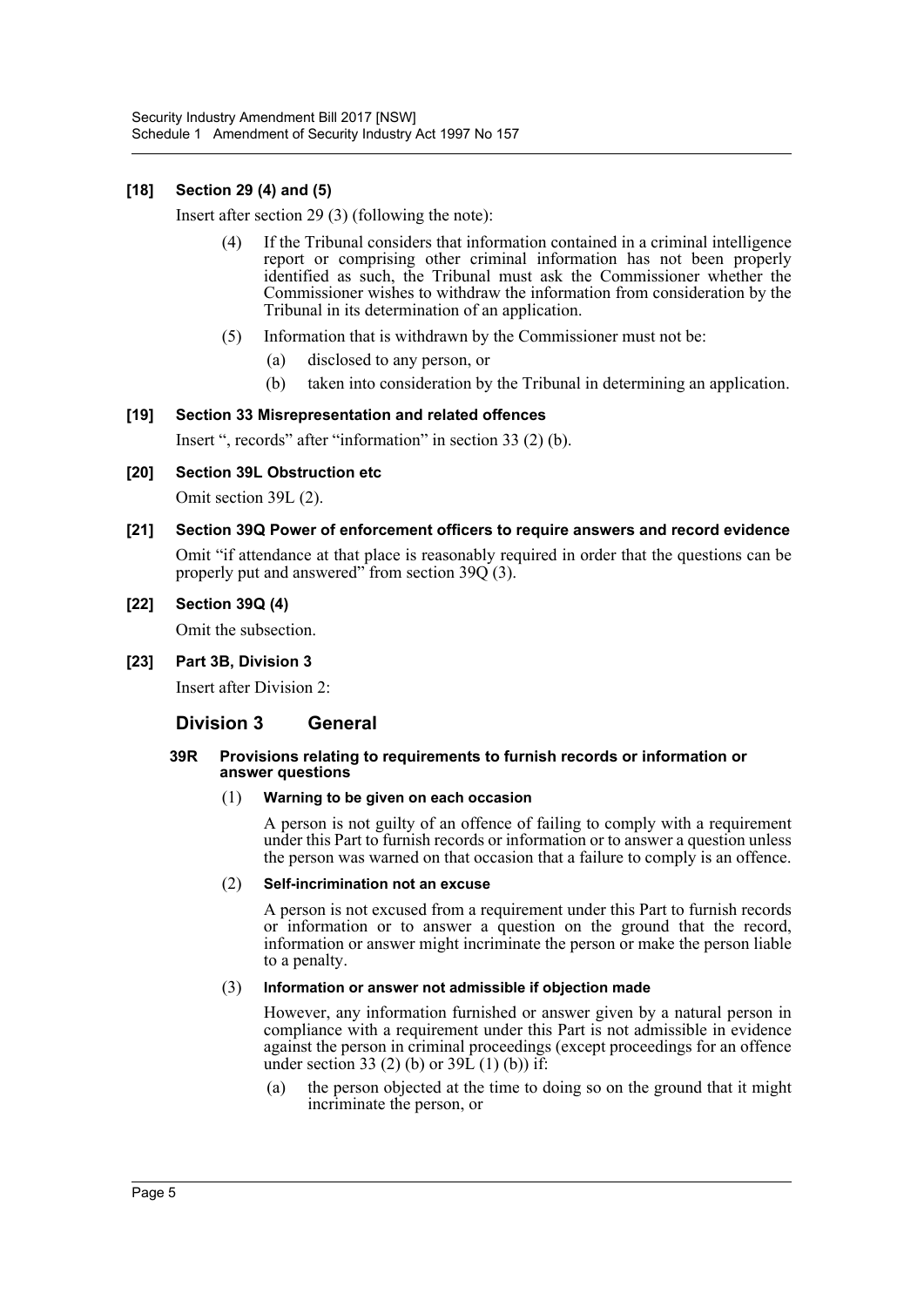(b) the person was not warned on that occasion that the person may object to furnishing the information or giving the answer on the ground that it might incriminate the person.

#### (4) **Records admissible**

Any record furnished by a person in compliance with a requirement under this Part is not inadmissible in evidence against the person in criminal proceedings on the ground that the record might incriminate the person.

#### (5) **Further information**

Further information obtained as a result of a record or information furnished or of an answer given in compliance with a requirement under this Part is not inadmissible on the ground:

- (a) that the record or information had to be furnished or the answer had to be given, or
- (b) that the record or information furnished or answer given might incriminate the person.

# **[24] Section 40 Power of court to suspend licence**

Insert "under section 25 or 26" after "take action" in section 40 (3) (b).

# **[25] Section 43 Delegation by Commissioner**

Omit section 43 (3) (b). Insert instead:

(b) a Public Service employee, or

# **[26] Section 45A**

Omit the section. Insert instead:

#### **45A Penalty notices**

- (1) An authorised officer may issue a penalty notice to a person if it appears to the authorised officer that the person has committed a penalty notice offence.
- (2) A penalty notice offence is an offence against this Act or the regulations that is prescribed by the regulations as a penalty notice offence.
- (3) The *Fines Act 1996* applies to a penalty notice issued under this section. **Note.** The *Fines Act 1996* provides that, if a person issued with a penalty notice does not wish to have the matter determined by a court, the person may pay the amount specified in the notice and is not liable to any further proceedings for the alleged offence.
- (4) The amount payable under a penalty notice issued under this section is the amount prescribed for the alleged offence by the regulations.
- (5) This section does not limit the operation of any other provision of, or made under, this or any other Act relating to proceedings that may be taken in respect of offences.
- (6) In this section, *authorised officer* means any of the following persons authorised in writing by the Commissioner as an authorised officer for the purposes of this section:
	- (a) a police officer or any other member of the NSW Police Force,
	- (b) a Public Service employee,
	- (c) any other person prescribed by the regulations.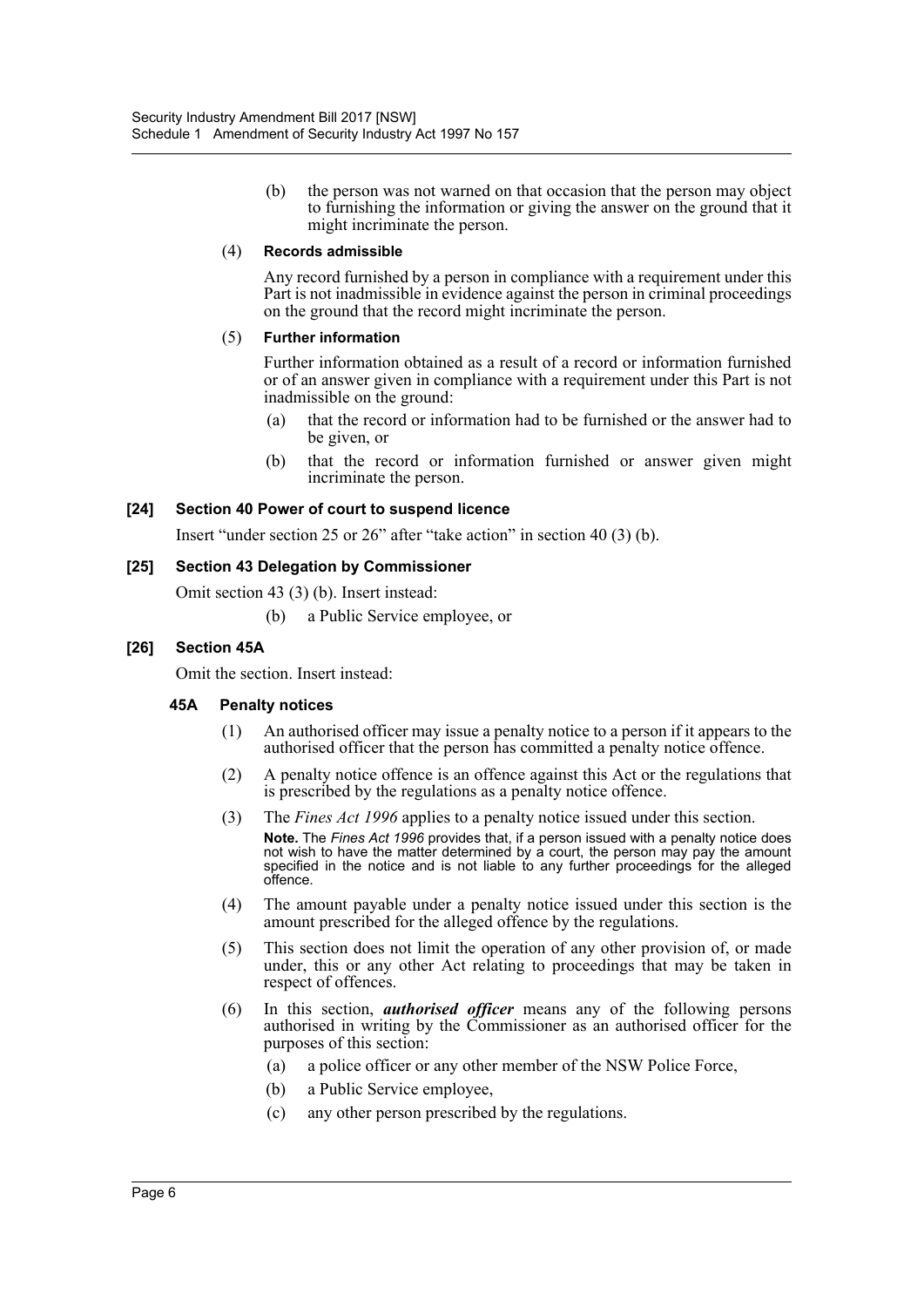# **[27] Section 46**

Omit the section. Insert instead:

# **46 Service of documents**

- (1) A document that is authorised or required by this Act or the regulations to be served on any person may be served by any of the following methods:
	- (a) in the case of an individual—by personal delivery to the person,
	- (b) by post to the address specified by the person for the service of documents of that kind,
	- (c) in the case of an individual who has not specified such an address—by post to the residential or business address of the person last known to the person serving the document,
	- (d) in the case of a corporation—by post to the registered office or any other office of the corporation or by leaving it at any such office with a person apparently over the age of  $16$  years.
	- (e) by email to an email address specified by the person for the service of documents of that kind or by facsimile transmission to the facsimile number of the person,
	- (f) by any other method authorised by the regulations for the service of documents of that kind.
- (2) Nothing in this section affects the operation of any provision of a law or of the rules of a court authorising a document to be served on a person by any other method.
- (3) In this section, *serve* includes give or send.

# **[28] Section 47 Certificate and other evidence**

Insert after section 47 (1) (i):

- (j) that a specified person or organisation was or was not, on a day or during a specified period, approved under section 27A,
- (k) that specified conditions were or were not, on a day or during a specified period, imposed under section 27A with respect to the provision of training, assessment and instruction by a person or organisation approved under that section,

# **[29] Schedule 2 Savings and transitional provisions**

Insert at the end of the Schedule, with appropriate Part and clause numbering:

# **Part Provisions consequent on enactment of Security Industry Amendment Act 2017**

#### **Existing approvals to provide training, assessment and instruction**

- (1) Any training, assessment and instruction approved by the Commissioner under section 15 (2) (a) is, if the approval was in force immediately before the repeal of section 15 (2) by the amending Act, taken to be approved under section 27A.
- (2) Any person or organisation approved by the Commissioner under section 15 (2) (b) to provide training, assessment and instruction is, if the approval was in force immediately before the repeal of section 15 (2) by the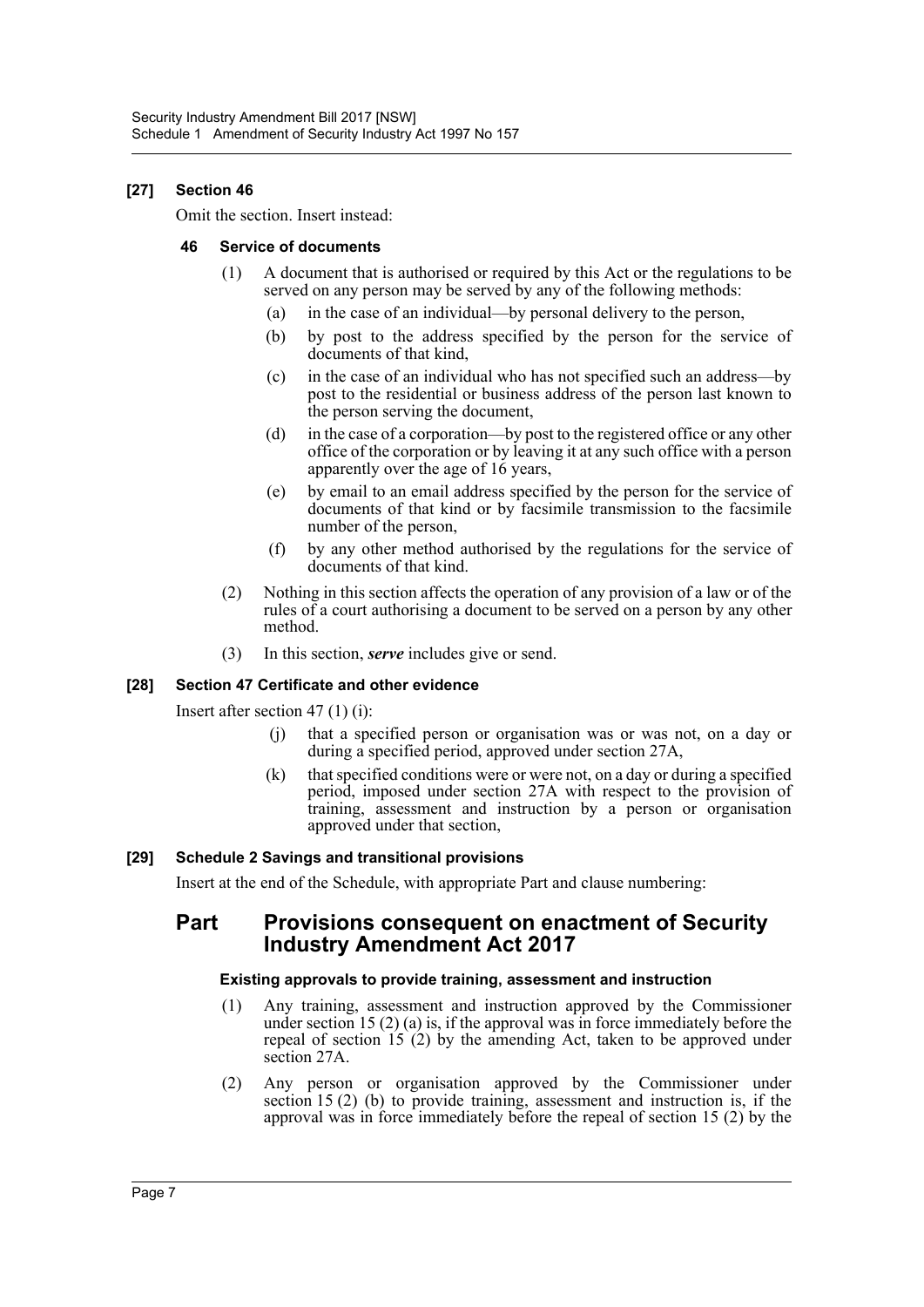amending Act, taken to be approved under section 27A to provide that training, assessment and instruction.

- (3) Any condition imposed under section 15 (2A) by the Commissioner with respect to the provision of training, assessment and instruction by a person or organisation is, if the condition was in force immediately before the repeal of that subsection by the amending Act, taken to be a condition imposed under section 27A.
- (4) In this clause, *amending Act* means the *Security Industry Amendment Act 2017*.